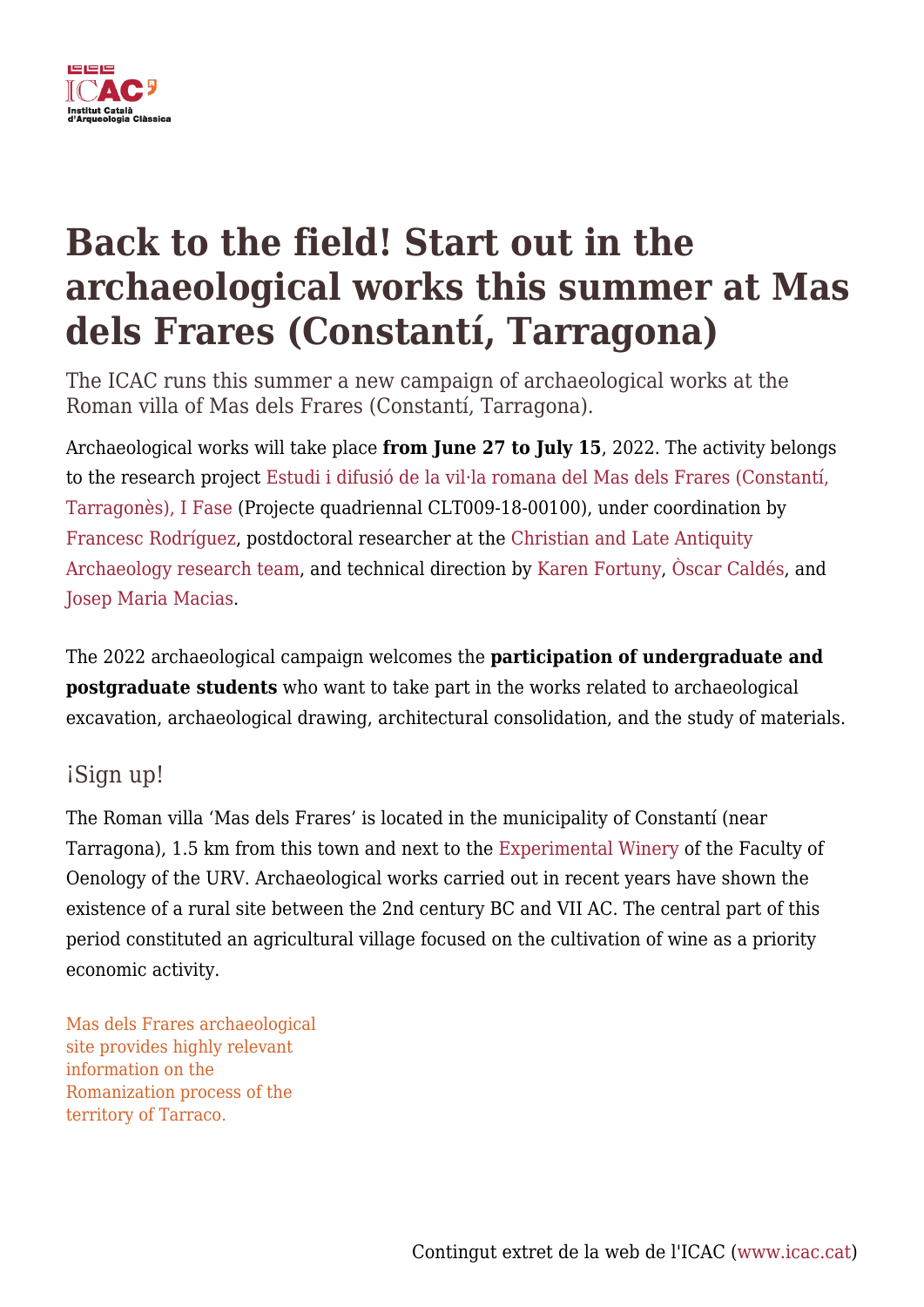

These signs show how the current territory of Constantí was one of the first to be established by Italian settlers. Another relevant fact has been the documentation of the durability of rural occupation during the Visigothic period. The baths of the *villae* and its large pool were occupied by domestic spaces, reflecting the rural occupation of the *Ager Tarraconensis* until the arrival of Islam.

Beyond the research project, the excavation program in the archaeological site of Mas dels Frares aims to become **a stable and consolidated space for university interships**. The excavation is included in the internship program of the Rovira i Virgili University.

Join us and get involved in **archaeological works, archaeological drawing, architectural consolidation, and the study of materials**.

⇒ Working hours will be from 7 a.m. to 2 p.m. The minimum attendance is two weeks. There is no registration fee.

# Registration deadline

The registration deadline is next 31 May 2022. Registrations should be addressed to [activitats@icac.cat.](mailto:activitats@icac.cat) [Application form](https://icac.cat/wp-content/uploads/2022/05/Formulari-inscripcio-Mas-dels-Frares.pdf).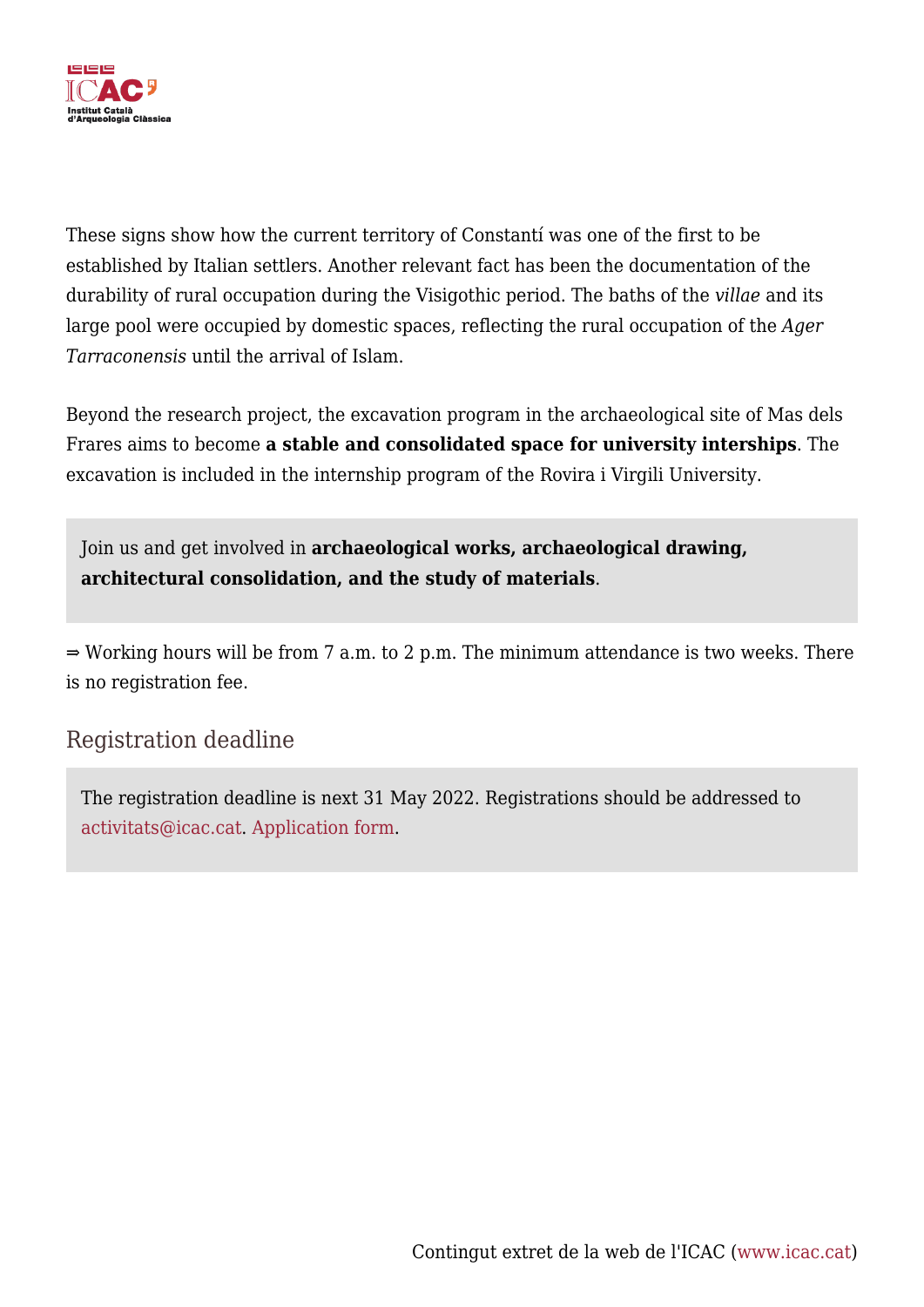



Archaeological works carried out in recent years at the archaeological site of Mas dels Frares have shown the existence of a rural site between the 2nd century BC and VII AC. Photo: ICAC, 2021.

[Archaeological works in this Roman villa started in 2019](https://icac.cat/en/actualitat/noticies/2019/el-inicio-de-los-trabajos-arqueologicos-en-la-villa-romana-de-mas-dels-frares-pone-en-marcha-un-proyecto-patrimonial-mas-amplio-de-estudio-y-divulgacion-de-la-produccion-vinicola-de-la-zona/), within the framework of the research project [Estudi i difusió de la vil·la romana del Mas dels Frares \(Constantí,](https://icac.cat/en/recerca/projectes-de-recerca/projecte/estudi-i-difusio-de-la-vil%c2%b7la-romana-del-mas-dels-frares-constanti-tarragones/) [Tarragonès\), I Fase,](https://icac.cat/en/recerca/projectes-de-recerca/projecte/estudi-i-difusio-de-la-vil%c2%b7la-romana-del-mas-dels-frares-constanti-tarragones/) led by [Josep Maria Macias](http://icac.cat/en/who-are-we/staff/jmmacias/), and funded by the Catalan Government (Generalitat de Catalunya, quadriennial project CLT009-18-0102).

This project led to a [collaboration agreement](https://icac.cat/en/actualitat/noticies/2020/urv-icac-and-constanti-city-council-run-a-full-project-to-heritage-recovery-in-the-roman-villa-of-mas-dels-frares/) between the University Rovira i Virgili (URV), the Catalan Institute of Classical Archaeology (ICAC), and the City Council of Constantí to foster archaeological research in the archaeological site 'Mas dels Frares' and place value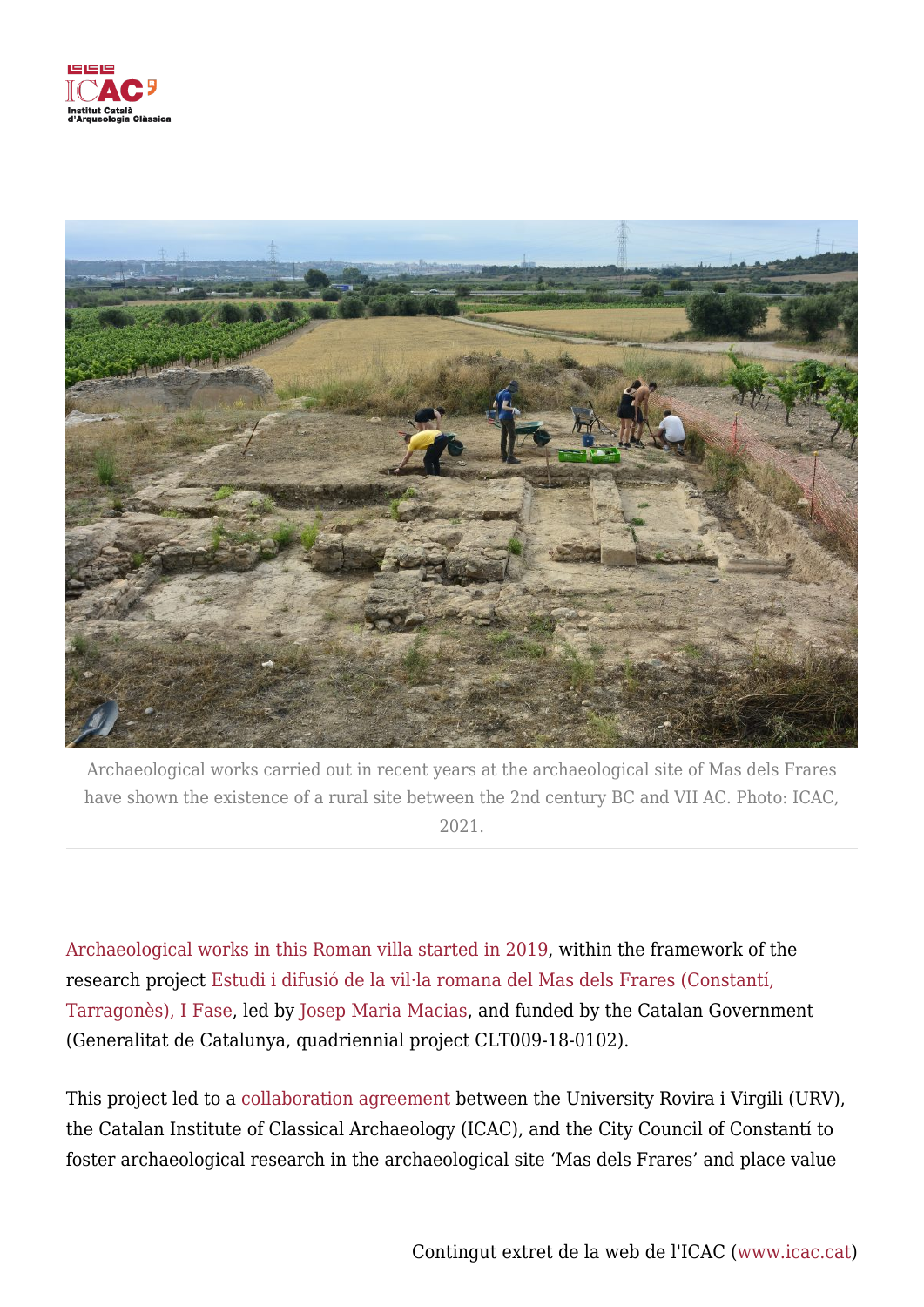

on the patrimonial entity of this Roman site of the old *territorium* of Tarraco. The project also got [funding from the Consejo Regulador de la Denominación de Origen Catalunya.](https://icac.cat/en/actualitat/noticies/2019/do-catalonia-and-the-icac-will-collaborate-in-a-reserch-project-in-the-roman-villa-mas-dels-frares/)

The core purpose of the project is the documentation of a significant deposit of the *Ager Tarraconensis* that is located on the grounds of the Mas dels Frares Experimental Winery, of the URV Faculty of Oenology.

This coincidence, in addition to the wine activity that the Roman *villae* experienced, has involved the institutions in the development of an ambitious heritage recovery project.

#### **Funding:**

Generalitat de Catalunya, Constantí City Council.

### **With the support of:**

Faculty of Oenology of the University Rovira i Virgili, URV.

## Related news:

[«New milestone for the heritage and archaeology project in the Roman town of Mas dels](https://icac.cat/en/actualitat/noticies/2021/new-milestone-for-the-heritage-and-archaeology-project-in-the-roman-town-of-mas-dels-frares-constanti-tarragona/) [Frares \(Constantí, Tarragona\)»,](https://icac.cat/en/actualitat/noticies/2021/new-milestone-for-the-heritage-and-archaeology-project-in-the-roman-town-of-mas-dels-frares-constanti-tarragona/) ICAC, July 30, 2021.

[«2021 archaeological works start at the Roman site of Mas dels Frares \(Constantí,](https://icac.cat/en/actualitat/noticies/2021/2021-archaeological-works-start-at-the-roman-site-of-mas-dels-frares-constanti-tarragona/) [Tarragona\)»,](https://icac.cat/en/actualitat/noticies/2021/2021-archaeological-works-start-at-the-roman-site-of-mas-dels-frares-constanti-tarragona/) ICAC, July 2, 2021.

[«Una visita guiada a Mas dels Frares permet conèixer la vil·la romana i el celler](https://web.constanti.cat/2021/05/10/una-visita-guiada-a-mas-dels-frares-permet-coneixer-la-villa-romana-i-el-celler-experimental-de-la-facultat-denologia/) [experimental de la Facultat d'Enologia»](https://web.constanti.cat/2021/05/10/una-visita-guiada-a-mas-dels-frares-permet-coneixer-la-villa-romana-i-el-celler-experimental-de-la-facultat-denologia/), Ajuntament de Constantí, 10 de maig de 2021.